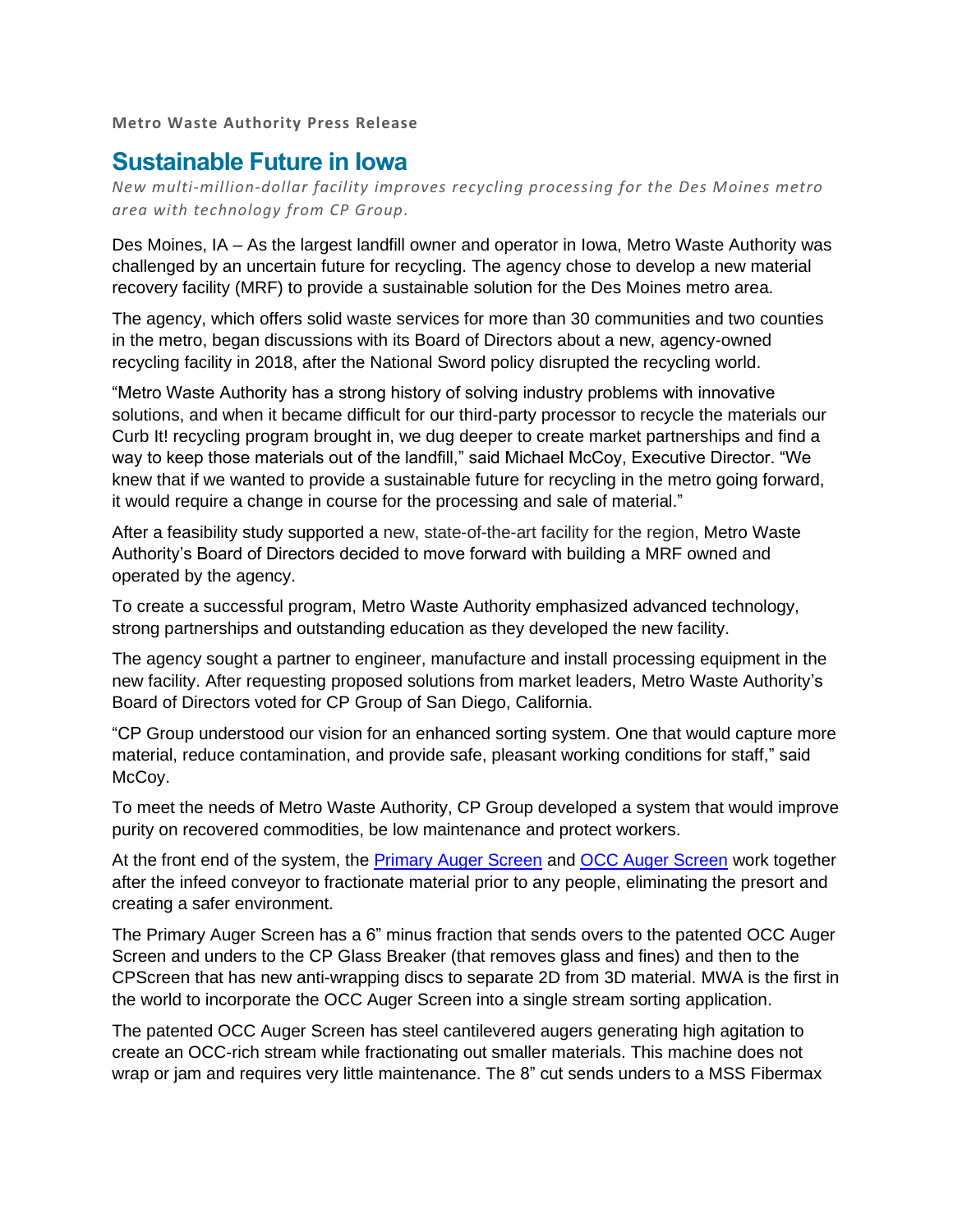optical sorter (instead of a traditional paper screen) that sorts out contaminants, and overs go to the OCC QC, where large rigids, metals, and residue are pulled out.

Additionally, there is a CP LightsOut Air Drum Separator to clean the glass and two MSS Plasticmax units to sort containers.

Another innovative feature is the first-ever installation of CP's new auger silos that maximizes silo storage volume. The augers act as a material metering system that eliminates half and quarter bales by emptying the correct amount of material to be baled.

"This advanced equipment package from CP Group reduces contamination early in the sorting process, allowing us to produce the best output for material sales and supporting the strong partnerships we've cultivated with brokers and end-market users," said McCoy.

In addition to establishing a state-of-the-art recycling operation, the new recycling facility also builds upon Metro Waste Authority's commitment to education with an expansive space dedicated to learning. The space features a permanent exhibit that includes educational kiosks, interactive infographics and a hands-on sorting station for visitors of all ages to learn about accepted recyclables and the recycling process. The center also boasts an observation deck above the sorting floor, a vibrant mural designed by a local artist and multipurpose space intended for community talks, presentations and other meetings.

"The facility is the result of collaboration and a shared philosophy by the cities and county, and it will improve recycling and benefit communities throughout the state for years to come," said McCoy. "Just like when our agency was formed to create a regional approach with one landfill, we are excited to have this same opportunity with recycling."

Metro Waste Authority officially began operations at the premiere MRF in late 2021. The new 101,100 square-foot single stream facility processes material at 25 tons per hour and has room to grow as the region's needs for enhanced recycling processing evolve.

"Metro Waste Authority has a MRF to be proud of, and we are happy to be their partner in bringing the latest innovations in recycling technology to the region. This facility will serve the greater Des Moines metro area with sustainable solutions for many years to come," added Terry Schneider, President and CEO of CP Group.

## **About Metro Waste Authority**

Metro Waste Authority is an independent government agency comprised of 16 member communities, one county and six planning members. Established in 1969, Metro Waste Authority is the leader in environmental stewardship and cost-effective waste management. The agency operates many facilities and programs recognized for excellence at the state and national levels. Metro Waste Authority also operates various waste reduction and recycling programs including the Curb It! recycling program, the most comprehensive curbside recycling program in the state, providing service to almost 100,000 households.

**About CP Group**